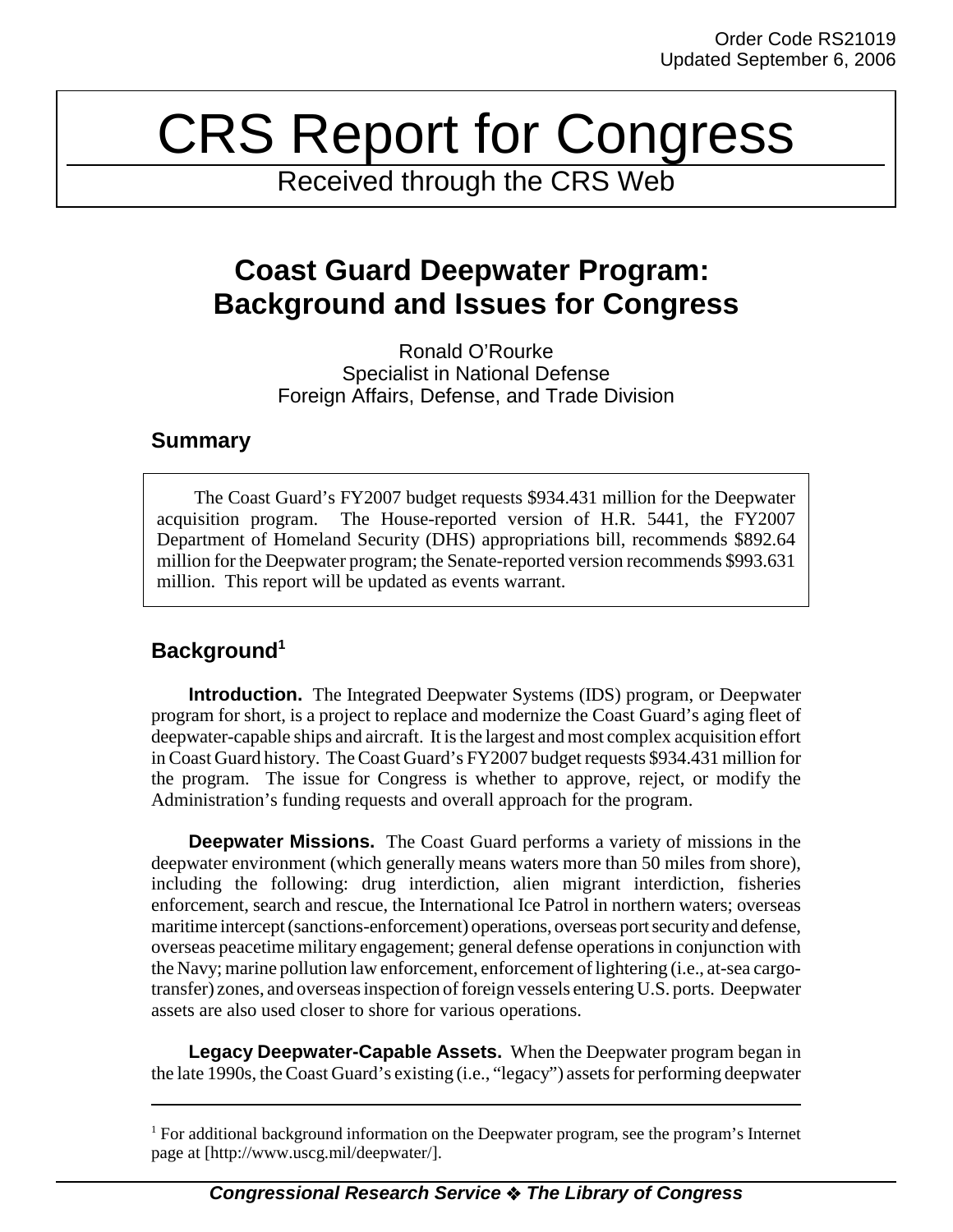missions included 93 aging cutters and patrol boats and 207 aging aircraft. Many of these ships and aircraft are expensive to operate (in part because the cutters require large crews), increasingly expensive to maintain, technologically obsolete, and in some cases poorly suited for performing today's deepwater missions.

**Deepwater Program Contract.** On June 25, 2002, the Coast Guard awarded Integrated Coast Guard Systems (ICGS) — an industry team led by Lockheed Martin and Northrop Grumman's Ship Systems division — with an indefinite delivery, indefinite quantity contract for the Deepwater program. The contract includes a five-year baseline term ending in June 2007 and five potential additional award terms of up to five years (60 months) each. On May 19, 2006, the Coast Guard announced that it was awarding ICGS a 43-month first additional award term, reflecting good but not excellent performance by ICGS. With this additional award term, the contract will extend to January 2011.

**Systems to Be Procured or Modernized.** The revised Deepwater implementation plan, submitted on March 25, 2005, includes the acquisition or modernization over a 25-year period, at an estimated cost of \$24 billion, of the following:

#### **Ships, boats, and surface craft:**

- ! *8 new National Security Cutters, or NSCs*, displacing about 4,000 tons each (i.e., ships analogous to today's high-endurance cutters);
- ! *25 new Offshore Patrol Cutters, or OPCs*, displacing about 3,200 tons each (i.e., ships analogous to today's medium-endurance cutters);
- ! *58 new Fast Response Cutters (FRCs)* displacing 200 tons each;
- ! *33 new Long Range Interceptor (LRI) craft* displacing 15 tons each; and
- ! *91 new Short Range Prosecutor (SRP) craft* displacing 9 tons each. **Aircraft:**
- ! *22 modernized HC-130H/J Long Range Search (LRS) aircraft;*
- ! *36 new HC-235 Medium Range Search (MRS) aircraft*, also known as Maritime Patrol Aircraft (MPA), based on based on the European Aeronautic Defence and Space Company (EADS) CASA HC-235 Persuader MPA aircraft design;
- ! *42 modernized HH-60J Medium Range Recovery (MRR) helicopters*;
- ! *95 re-engined and modernized HH-65C Multi-Mission Cutter Helicopters (MCHs)*;
- ! *45 new HV-911 Eagle Eye VTOL (vertical take-off or landing) Unmanned Aerial Vehicles (VUAVs)*; and
- ! *4 leased RQ-4A Global Hawk High Altitude Endurance UAVs (HAEUAVs)*.

#### **Issues for Congress**

**Program Affordability.** Some observers have expressed concern about the affordability of the \$24 billion Deepwater plan, particularly in light of constraints on available funding and the funding needs of other Coast Guard and DHS programs.

**Program Management.** Some observers have strongly criticized the Coast Guard's management of the program, particularly regarding plans for maintaining legacy assets (particularly 110-foot patrol boats and HH-65 helicopters) until they are replaced or modernized. In earlier reports and testimony, the Government Accountability Office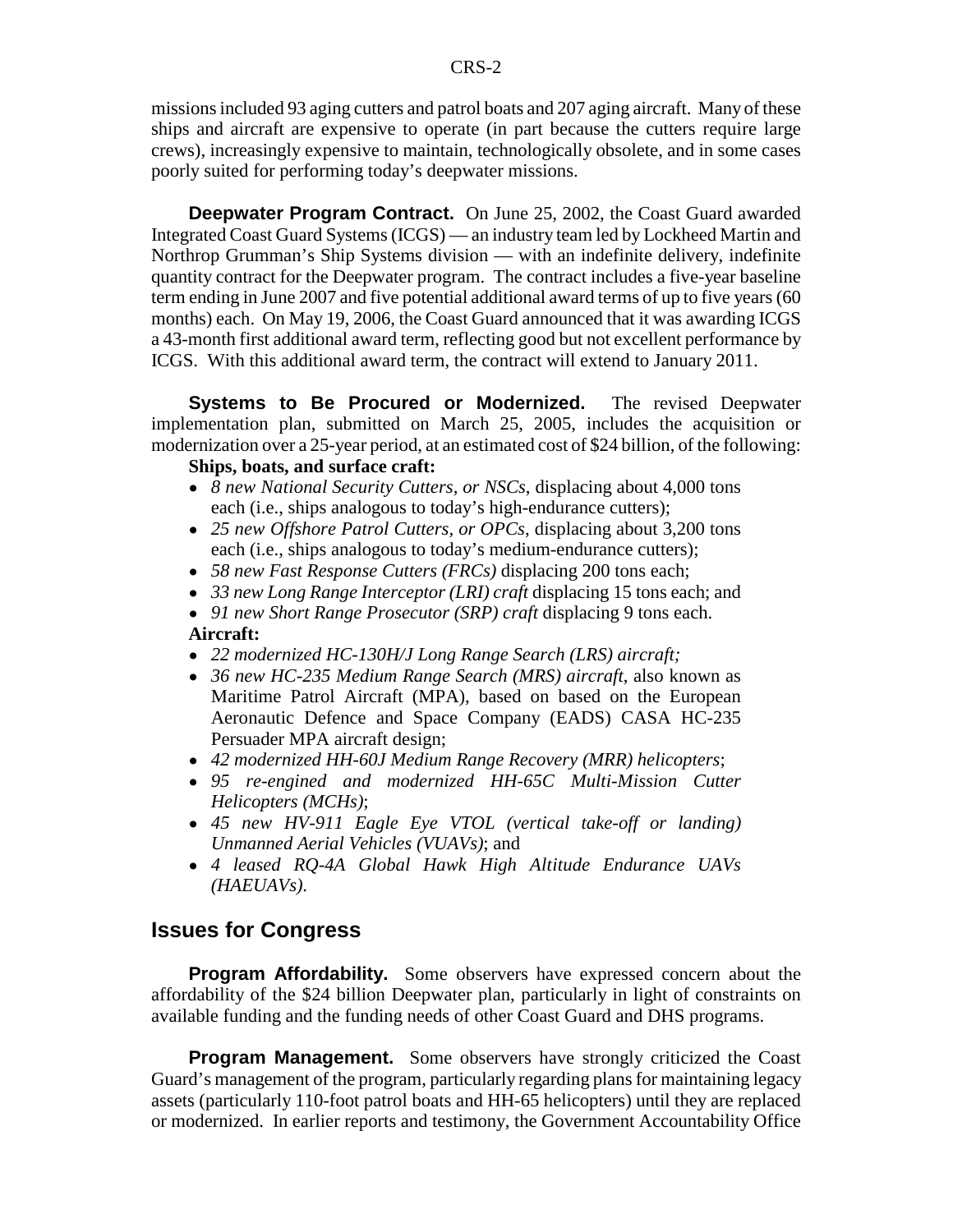(GAO) expressed several concerns about the Coast Guard's ability to manage the program.2 In an April 2006 report, GAO stated:

Actions by the Coast Guard and the system integrator have fully implemented three of the eight GAO [program-management] recommendations that were not fully addressed during GAO's review in 2005, and three more recommendations appear to be nearly implemented. The remaining two have unresolved concerns, but the Coast Guard is taking steps to resolve them. A program of this size, however, will likely experience other challenges beyond those that have emerged so far, making continued monitoring by the Coast Guard important.<sup>3</sup>

In a June 2006 report on the FRC, GAO stated that "The Coast Guard does not have a formal, documented contingency plan should the FRC fail to meet performance requirements. However, Coast Guard officials said it plans to pursue certain mitigation strategies... to keep the current [110-foot] patrol boats operating longer.<sup>4</sup> An August 2006 report by the DHS Inspector General strongly criticized the Coast Guard's acquisition of Deepwater information technology (IT) systems.<sup>5</sup> Also in August 2006, a former Lockheed engineer who says he worked on the part of the Deepwater program for modernizing the 110-foot patrol boats posted on the Internet a video alleging significant problems with the effort and resistance by Lockheed Martin and government officials to seriously investigate his claims.<sup>6</sup>

**Adequacy of Proposed Assets.** The revised Deepwater implementation plan reflects a new, post-9/11, analysis of Coast Guard mission demands. Some observers are concerned that the revised plan did not substantially increase ship and aircraft numbers. The Coast Guard says the ships and aircraft under the revised plan would be individually more capable than under the 1998 plan. In a June 2006 report, GAO concluded that "The Coast Guard's analytical methods [in determining the revised plan] were appropriate for

4 Government Accountability Office: *COAST GUARD[:] Status of Deepwater Fast Response Cutter Design Efforts*, GAO-06-764, Jun. 2006.

5 U.S. Department of Homeland Security, Office of Inspector General. *Improvements Needed in the U.S. Coast Guard's Acquisition and Implementation of Deepwater Information Technology Systems*, August 2006. (Office of Information Technology, OIG-06-55) 45 pp.

<sup>2</sup> See Government Accountability Office, *COAST GUARD[:] Preliminary Observations on the Condition of Deepwater Legacy Assets and Acquisition Management Challenges*, GAO-05-307T, Apr. 20, 2005; Government Accountability Office, *Coast Guard[:] Observations on Agency Priorities in Fiscal Year 2006 Budget Request*, GAO-05-364T, Mar. 2005; General Accounting Office, *Contract Management: Coast Guard's Deepwater Program Needs Increased Attention to Management and Contractor Oversight*, GAO-04-380, Mar. 2004; and General Accounting Office, *Coast Guard: Deepwater Program Acquisition Schedule Update Needed*, GAO-04-695, June 2004.

<sup>3</sup> Government Accountability Office, *Coast Guard[:] Changes to Deepwater Plan Appear Sound, and Program Management Has Improved, but Continued Monitoring Is Warranted*, GAO-06- 546, Apr. 2006.

<sup>&</sup>lt;sup>6</sup> Patricia Kime, "Video Alleges Security Problems With Converted U.S. Coast Guard Cutters," *DefenseNews.com*, August 7, 2006. See also Griff Witte, "On YouTube, Charges Of Security Flaws," *Washington Post*, August 29, 2006. The video is posted on the Internet at [http://www.youtube.com/watch?v=qd3VV8Za04g].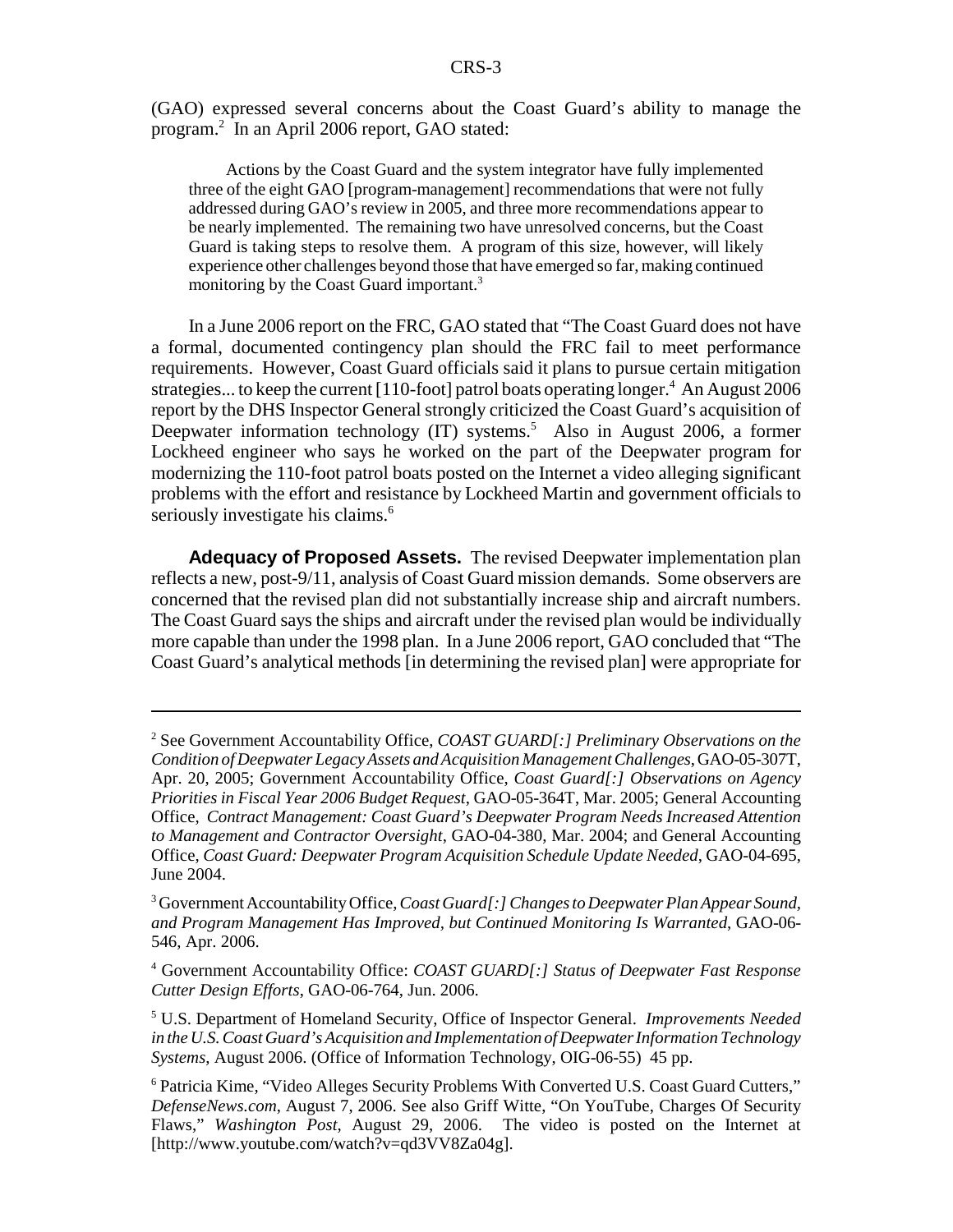determining if the revised asset mix would provide greater mission performance and whether the mix is appropriate for meeting Deepwater missions."<sup>7</sup>

**Program Acceleration.** Some Members are interested in accelerating procurement of Deepwater assets and thereby compressing the Deepwater acquisition period to 15 or 10 years, so as to reduce total Deepwater acquisition costs and more quickly replace legacy assets. GAO has cautioned that accelerating the Deepwater program could increase program-management risks, but has also acknowledged that accelerating selected parts of the program might be more feasible.<sup>8</sup>

#### **Legislative Activity in 2006**

**H.R. 5681 (FY2007 Coast Guard Authorization Act).** In its report (H.Rept. 109-614 of July 28, 2006) on H.R. 5681, the House Transportation and Infrastructure Committee recommends authorizing a total of \$1,735.9 million for the Deepwater program for FY2007. **Section 407** would require the Coast Guard to use a competitive contracting procedure among U.S. shipyards for acquiring the FRC. **Section 408** requires DHS to submit a report on Coast Guard plans for managing "the annual readiness gap of lost time for 110-foot patrol boats" from FY2007 through FY2013. The report expresses strong concerns regarding the increase of the Deepwater time line to 25 years and Coast Guard efforts to maintain and replace its 110-foot patrol boats, and support for acquiring Deepwater assets as soon as possible. The report recommends that the Coast Guard examine ways to reduce costs for maintaining legacy assets, particularly 110-foot patrol boats and HH-65 helicopters, and expresses support for acquiring new assets in an expedited manner.

**H.R. 889/P.L. 109-241 of July 12, 2006 (Coast Guard and Maritime Transportation Act of 2006).** This act can be viewed in part as **the FY2006 Coast Guard authorization act**. **Section 408(a)** of the conference report (H.Rept. 109-413 of April 6, 2006) requires the Coast Guard to provide a detailed annual report on the implementation of the Deepwater program. **Section 408(b)** requires a separate report on accelerating the Deepwater acquisition period to 15 or 10 years. **Section 408(c)** requires the Coast Guard, in consultation with GAO, to provide a third report on the Coast Guard's implementation of the recommendations made in GAO report GAO-04-380. **Section 408(d)** permits the Coast Guard to conduct an analysis of all or part of the Deepwater program and assess whether (1) the choice of assets and capabilities selected as part of the program meets the Coast Guard's goals for performance and minimizing total ownership costs; or (2) additional or different assets should be considered. **Section 409** requires a study on the impact of requiring that helicopters, or major parts thereof, acquired by the Coast Guard, be U.S.-made, including the contractual impact on the Deepwater program. The conference report expresses strong concerns for the Coast Guard's legacy deepwater vessels and aircraft, particularly 110-foot patrol boats and HH-65 helicopters, and support

<sup>7</sup> GAO-06-546, op cit.

 $8$  For additional discussion of some of these issues, see Statement of Ronald O'Rourke, Specialist in National Defense, Congressional Research Service, Before the Senate Commerce, Science, and Transportation Committee Subcommittee on Fisheries and the Coast Guard Hearing on the Coast Guard's Revised Deepwater Implementation Plan, June 21, 2005.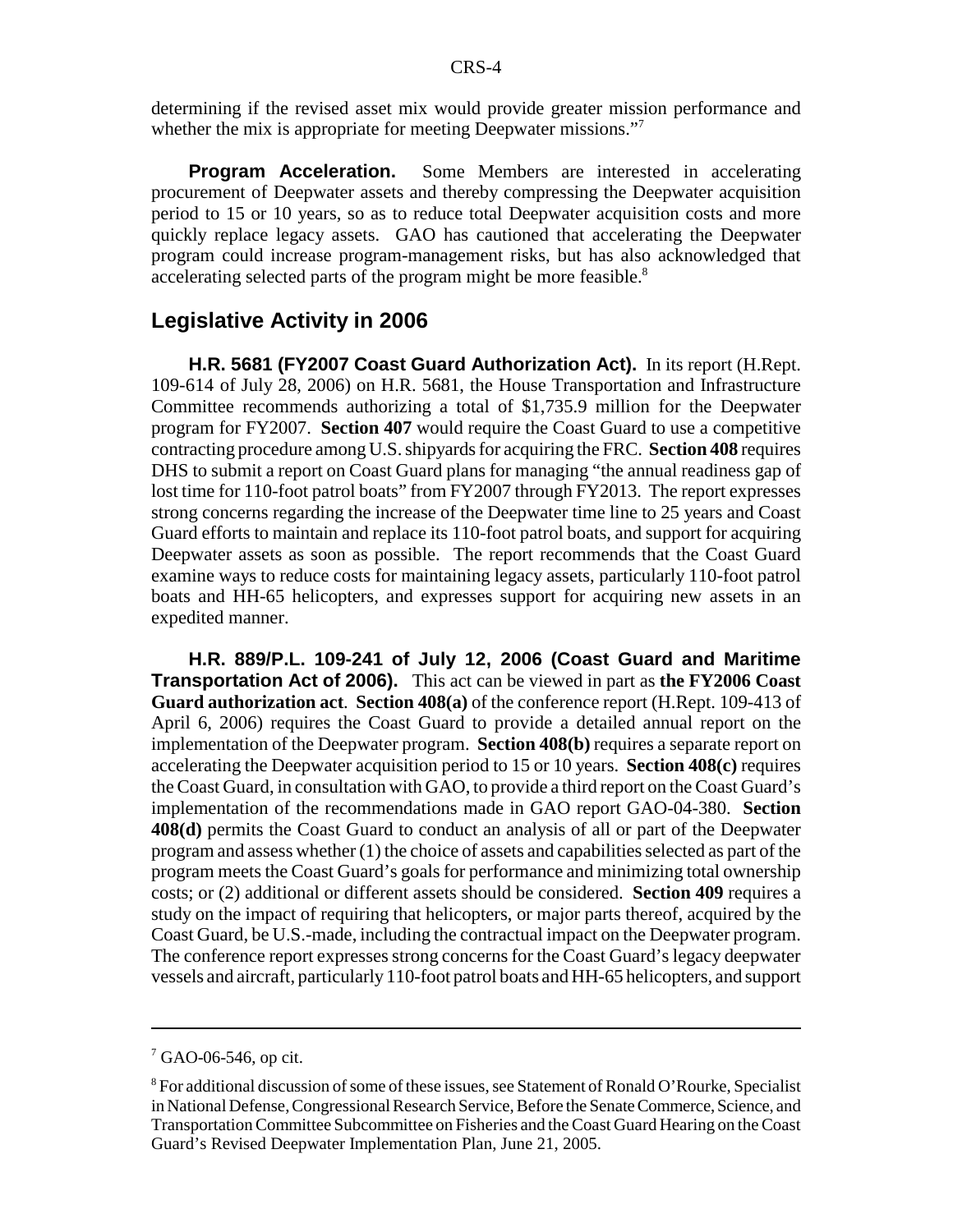for accelerating the Deepwater program. The conference report also provides additional discussion of what the conferees expect to see in the reports required by Section 408.

#### **FY2007 DHS Appropriations Bill (H.R. 5441).**

*House.* The House-reported version of H.R. 5441 recommends \$892.64 million for the Deepwater program, provided, among other things,

That the Secretary of Homeland Security shall submit to the Committees on Appropriations of the Senate and the House of Representatives, in conjunction with the President's fiscal year 2008 budget, a review of the Revised Deepwater Implementation Plan that identifies any changes to the plan for the fiscal year; an annual performance comparison of Deepwater assets to pre-Deepwater legacy assets; a status report of legacy assets; a description of the competitive process conducted in all contracts and subcontracts exceeding \$5,000,000 within the Deepwater program; and the earned value management system gold card data for each Deepwater asset: *Provided further*, That the Secretary shall submit to the Committees on Appropriations of the Senate and the House of Representatives a comprehensive review of the Revised Deepwater Implementation Plan every five years, beginning in fiscal year 2011, that includes a complete projection of the acquisition costs and schedule for the duration of the plan through fiscal year 2027....

The House Appropriations Committee, in its report (H.Rept. 109-476 of May 22, 2006) on H.R. 5441, states:

The Committee directs the Government Accountability Office (GAO) to continue its oversight of the Deepwater program. GAO should focus on (1) the status of development and delivery of the major aviation and maritime assets; (2) maintenance, logistics and training; and (3) the Coast Guard's management of the ICGS contract. GAO should provide the Committee the results of its work annually and the first report should be delivered no later than April 2007....

The Committee denies \$41,580,000 for the production of the Fast Response Cutter (FRC) requested by the President. This program is experiencing substantial difficulties and the estimated delivery date of the first FRC has been pushed back at least three fiscal years (2010). Until ongoing problems are resolved, the Committee cannot continue to support a program that has so much risk of failure that it may be terminated or substantially revised....

The Coast Guard has \$79,347,002 in unobligated balances available to the FRC and for service life extensions of the 110-foot patrol boat. Bill language (Sec. 521) has been included that reprograms these unobligated balances to the acquisition of traditional patrol boats (what the Coast Guard is referring to as the 'parent craft' in their recent request for information) so that the Coast Guard may continue to maintain patrol boat hours and meet operational requirements in the near-term. Also, funding may continue to be used for service life extensions of the 110-foot patrol boat. Procuring new patrol boats and completing service life extensions is even more critical now that the Navy has informed the Coast Guard that they are not willing to extend the current Memorandum of Agreement to permit the Coast Guard to continue operating the Navy's five 179-foot patrol boats past 2008. Without these assets, the Coast Guard will have to reduce patrol hours by 12,500 (7 percent) per year, further exacerbating a mission hour deficit.